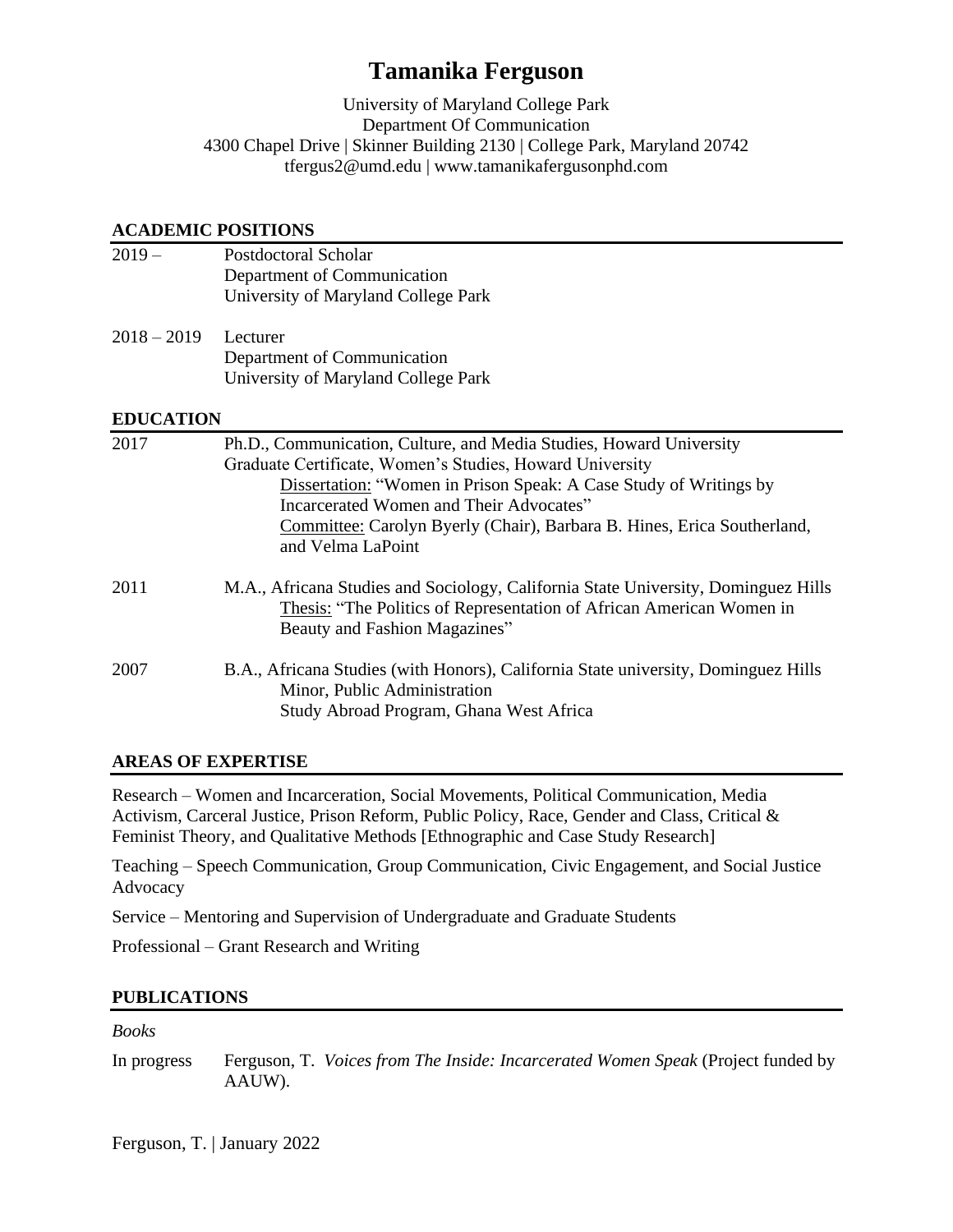#### *Peer Reviewed Journal Articles*

| Under review Ferguson, T. "Grassroots Feminist Activism: Incarcerated Women and The California |
|------------------------------------------------------------------------------------------------|
| Coalition for Women Prisoners." Journal of Women's History.                                    |
|                                                                                                |
| Under review Ferguson, T. "Grassroots Feminist Advocacy on the Front Lines: Incarcerated       |
|                                                                                                |
|                                                                                                |

#### *Book Chapters*

2018 Ferguson, T. "Women Behind Bars Breaking the Silence." *#Fierce Feminism: Women in the 21st Century: An Interdisciplinary Approach,* edited by Robyn McGee. Kendall Hunt.

## **FELLOWSHIPS, GRANTS, AND SCHOLARSHIPS**

#### *Fellowships*

| $2021 -$    | American Association of University Women, American Fellowship, (\$40,000)                                                                   |
|-------------|---------------------------------------------------------------------------------------------------------------------------------------------|
| $2019 - 21$ | President's Postdoctoral Fellowship, University of Maryland, (\$55,000 annually)                                                            |
|             | Research, Teaching, and Travel Grants                                                                                                       |
| 2021        | Organization for Research on Women and Communication, Research<br>Development Grant, (\$2,500)                                              |
| 2020        | University of Maryland Arts and Humanities Faculty Funds Innovation Grant,<br>$(\$5,000)$                                                   |
| 2018        | Do Good Institute Award for Do Good Assignment Instructor, University of<br>Maryland School of Public Policy (\$500)                        |
| 2017        | Conference Travel Grant, Graduate School Council, Howard University (\$1,500)                                                               |
| 2016        | Week-Long Seminar Travel Grant, Annenberg Summer Doctoral Institute on<br>Diversity in Media and Culture, University of Southern California |
| 2016        | Conference Travel Grant, Barbara Hines Professional Development Fund,<br>Howard University (\$500)                                          |
| $2015 - 16$ | DC Charter Chapter Scholarship, American Business Women's Association (\$2,000)                                                             |
| $2014 - 15$ | Cathy Hughes School of Communication Board of Visitors Scholarship, Howard<br>University (\$2,500)                                          |
| 2014        | Women's Health Resources Dissemination Project, School of Health Sciences,<br>Howard University (\$1,000)                                   |
| 2014        | Conference Travel Grant, Graduate School Council, Howard University, (\$2,000)                                                              |
| 2013        | Stephen Bufton Memorial Scholarship, American Business Women Association,<br>Maryland Chapter (\$1,500)                                     |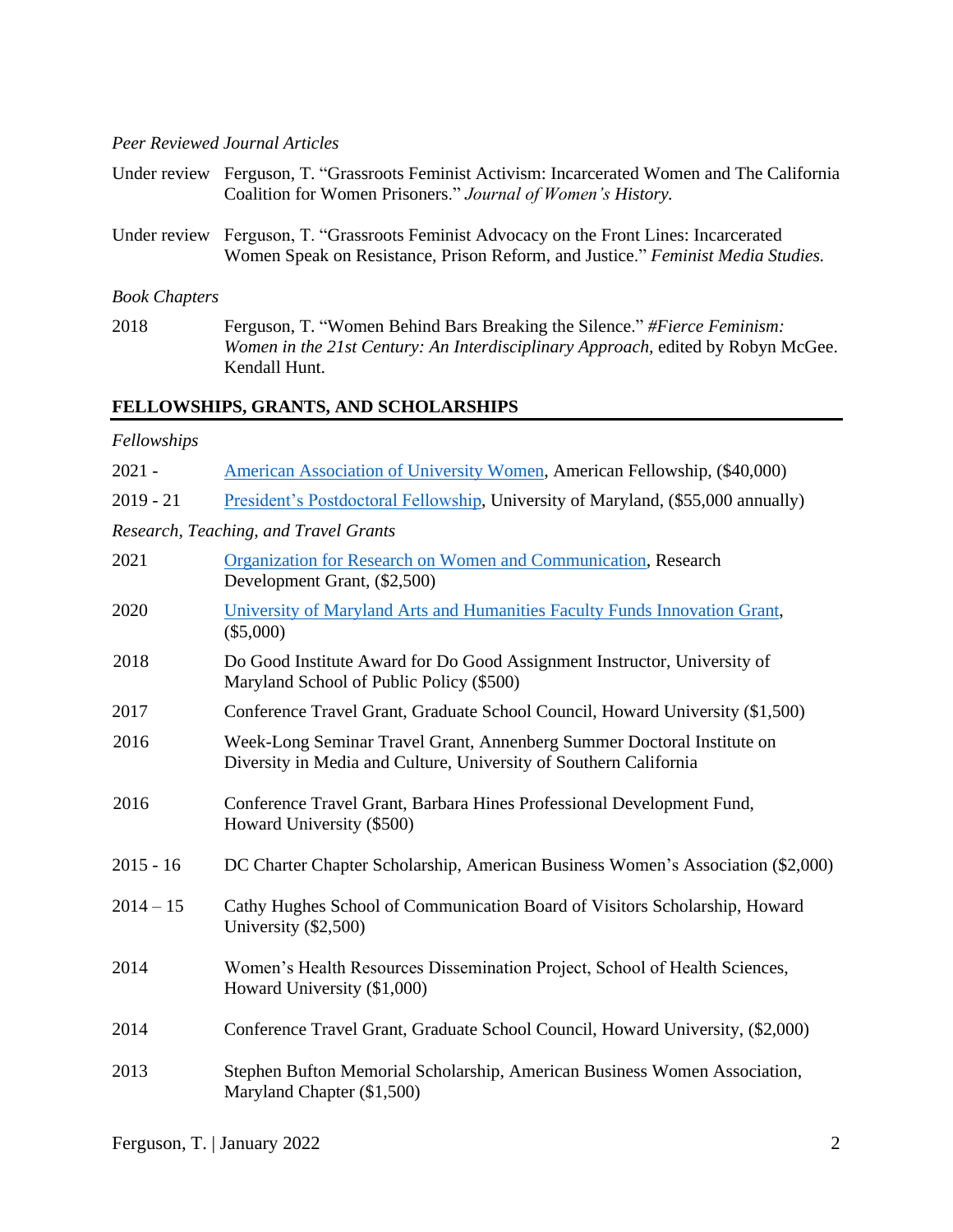| 2011 | Stephen Bufton Memorial Scholarship, American Business Women's Association,<br>South Bay Chapter of Torrance, California (\$2,000) |
|------|------------------------------------------------------------------------------------------------------------------------------------|
| 2007 | CCIE Study Abroad Scholarship Program, California Colleges for International<br>Study Abroad Organization (\$5,000)                |
| 2006 | William Randolph Hearst/CSU Trustees' Award for Outstanding Achievement,<br>California State University, Dominguez Hills (\$3,000) |

## **RESEARCH EXPERIENCE AND TRAINING**

| 2019    | Introduction to Demonstrating and Evaluating Research Impact, Office of Faculty<br>Affairs, University of Maryland                  |
|---------|-------------------------------------------------------------------------------------------------------------------------------------|
| 2019    | Excel: Pivot Tables in Depth, LinkedIn Learning, University of Maryland                                                             |
| 2019    | Introduction to Research Development, Office of Faculty Affairs, University of<br>Maryland                                          |
| 2016    | Introduction to Quantitative Research Methods Summer Seminar, NAEP Howard<br>Statistics and Evaluation Institute, Howard University |
| 2015-16 | Research Assistant, Tom Fish, National Park Service Cooperative Ecosystem<br>Studies Units, Washington, DC                          |

## **PROFESSIONAL EXPERIENCE AND TRAINING**

## *Leadership*

|         | 2021- Present Andrew W. Mellon Faculty of Color Working Group, The New England<br>Humanities Consortium (NEHC)                        |
|---------|---------------------------------------------------------------------------------------------------------------------------------------|
| 2021    | Supervisor. Trained Doctoral Students in Qualitative Data Collection and Coding                                                       |
| 2021    | Women of Color Leadership Project (WoCLP), Women of Color Caucus, National<br>Women Studies Association, Virtual                      |
| 2020    | #FreeHer Campaign, National Conference, National Council for Incarcerated and<br>Formerly Incarcerated Women and Girls, Virtual       |
| 2019    | Beyond the Bars: Freedom Plans, Center for Justice, Columbia University, New York                                                     |
| 2019    | Facilitator Training, Dialogues on Deliberation and Demagoguery, Department of<br>Communication, University of Maryland               |
| 2019    | Equity and Inclusion Leadership Training, Race Forward: The Center for Racial<br>Justice, Washington, DC                              |
| 2019    | Search Inside Yourself Leadership Training, Georgetown University's Institute<br>for Transformational Leadership                      |
| 2019    | Collective Impact Learning Lab Leadership Training, Collective Impact Learning<br>Lab, The Forum for Youth Investment, Washington, DC |
| Writing |                                                                                                                                       |

Ferguson, T. | January 2022 3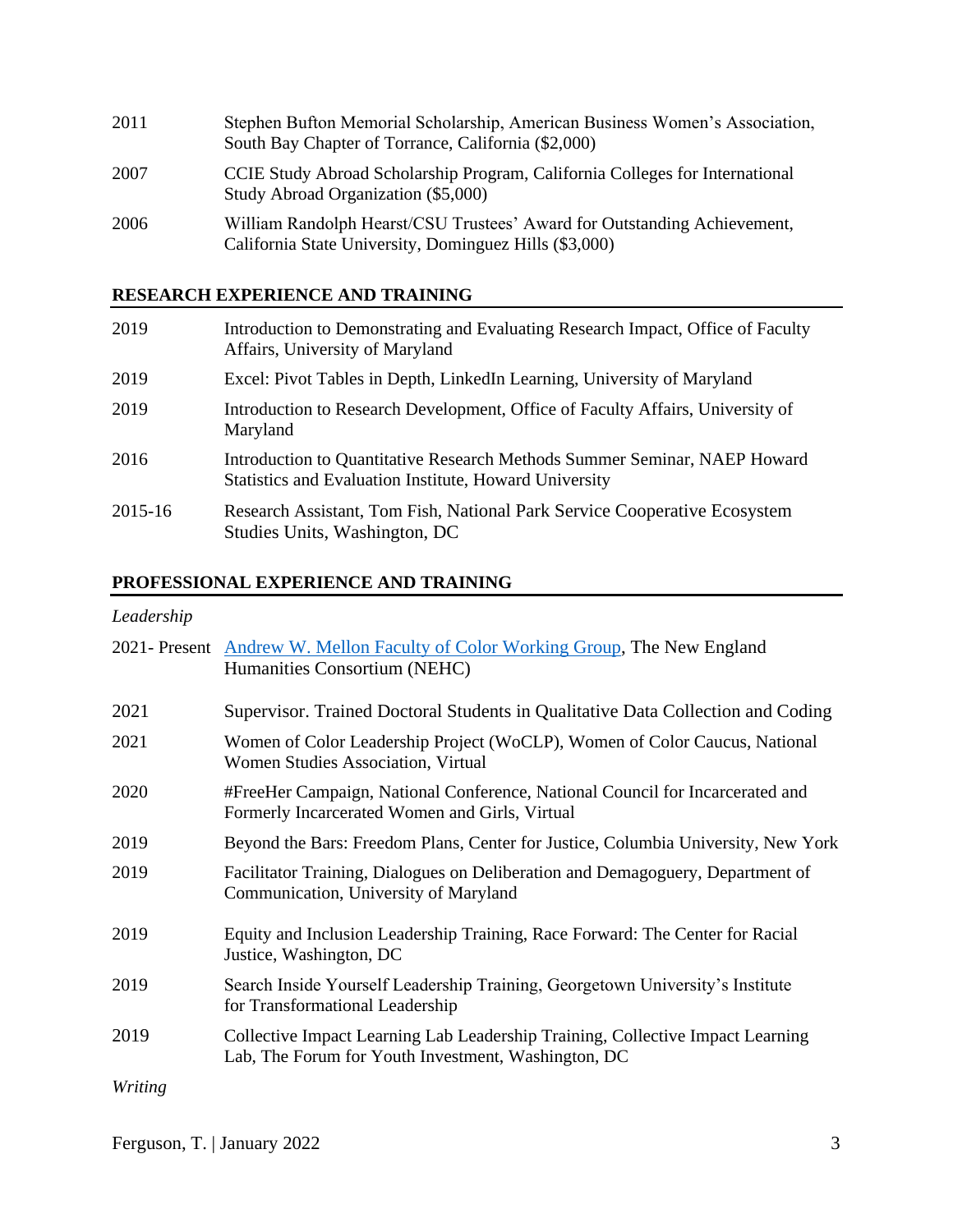| 2021                | Write to Change The World Core Seminar, The OpEd Project, Washington, DC,<br>Virtual                                                         |
|---------------------|----------------------------------------------------------------------------------------------------------------------------------------------|
| 2020                | WriteNow Summer Writing Bootcamp, National Center Faculty Diversity and<br>Development, Virtual                                              |
| 2020                | Writing Retreat, The Graduate School, University of Maryland                                                                                 |
| 2019<br>2019        | Grantsmanship Training, Hanover Research, University of Maryland<br>Write to Change The World Core Seminar, The OpEd Project, Washington, DC |
| Social Service Work |                                                                                                                                              |
| 2018                | Communication Specialist, A New Way of Life Reentry Project, Los Angeles                                                                     |
| 2014                | Case Management Training, The Fairview Reentry Center, Washington, DC                                                                        |
| 2011-2013           | Case Manager, Education and Training Program, YWCA of The National Capital<br>Area, Washington, DC                                           |
| 2008                | Case Manager, LA Bridges Program, YWCA of Greater Los Angeles                                                                                |

#### **PRESENTATIONS**

| <b>Invited Talks</b> |                                                                                                                                                                                                         |
|----------------------|---------------------------------------------------------------------------------------------------------------------------------------------------------------------------------------------------------|
| 2021                 | "Women and The Prison System." Chicano and Latino Studies, California State<br>University, Long Beach (via Zoom)                                                                                        |
| 2021                 | "Women's Advocacy and Activism." Multicultural and Gender Studies, Chico State<br>University (via Zoom)                                                                                                 |
| 2021                 | "Anna Julia Cooper Manuscript Workshop in Black History, Department of History,<br>University of Maryland (via Zoom)                                                                                    |
| 2020                 | "Incarcerated Women and Media Activism." Race, Equity, and Justice conversation<br>series with Dean Bonnie Thornton Dill, Arts & Humanities, University of Maryland<br>(via Zoom)                       |
| 2020                 | "How Mentoring Can Make a Difference." The Graduate School, University of<br>Maryland (via Zoom)                                                                                                        |
| 2020                 | "Women in Prison Speak: Resistance and Activism for Social Justice." Grad Terp<br>Exchange, University of Maryland                                                                                      |
| 2018                 | "Author Meets Critics: Girls & Juvenile Justice: Power, Status and the Social<br>Construction of Delinquency by Carla Davis." Annual Meeting of the Pacific<br>Sociological Association, Long Beach, CA |
| 2016                 | "A Case Study of Writings by Incarcerated Women and Their Feminist Advocates."<br>Annual Annenberg Summer Doctoral Institute on Diversity in Media and Culture,<br>University of Southern California    |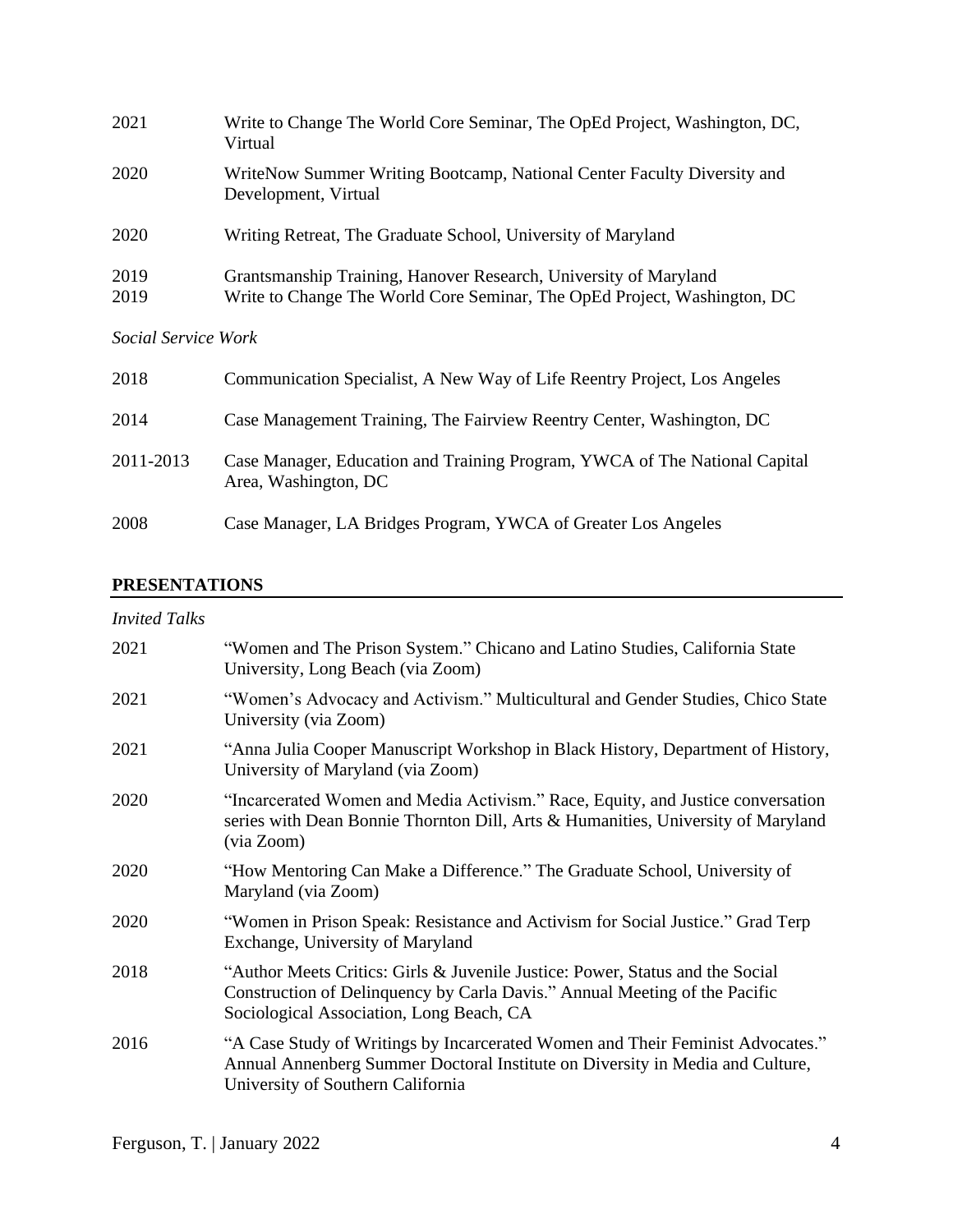| 2015 | "Black Music and the Construction of American Identity: Blues, Jazz, and Hip-Hop."<br>Virginia Wesleyan College Program Series, Entangled Identities: Legacies of 1619.<br>Declined/Prior Commitment.       |
|------|-------------------------------------------------------------------------------------------------------------------------------------------------------------------------------------------------------------|
|      | <b>Conference Presentations</b>                                                                                                                                                                             |
| 2021 | "In and Beyond Institutions: Black Women's Resistance, Resilience, and Quest for<br>Justice." (Panel) National Women's Studies Association Annual Conference, Virtual                                       |
| 2020 | "#What About Us Too? Don't Our Voices Matter?" Won't You Celebrate With Me?<br>A Black Feminist Gathering. (Panel) Department of Women's Studies. Clarice<br>Performing Arts Center, University of Maryland |
| 2019 | "Unlikely Communities: Incarcerated Women Advocate for Women's Rights and<br>Social Change." (Panel) International Communication Association Conference.<br>Washington, DC                                  |
| 2017 | "Unpacking Incarcerated Women's Communication and Resistance through<br>Media Activism." Hilton Post Oak. National Council for Black Studies<br>Conference, Houston, Texas                                  |
| 2016 | "The Historical and Sociological Aspects of Incarcerated Women's<br>Communication." Sociologist for Women in Society Winter Meeting. Memphis,<br>TN                                                         |
| 2014 | "Breaking the Silence: Women Behind Bars." Annual Meeting of the American<br>Society of Criminology (ASC). San Francisco, CA                                                                                |

## **TEACHING EXPERIENCE AND TRAINING**

| Lecturer                    |                                                                                                                     |
|-----------------------------|---------------------------------------------------------------------------------------------------------------------|
| $2018 - 2019$               | Oral Communication: Principles and Practices – social justice advocacy focus<br>University of Maryland College Park |
| 2014                        | Communication for Academic Success, Trinity Washington University                                                   |
| <b>Instructor of Record</b> |                                                                                                                     |
| $2013 - 14$                 | Principles of Speech, Howard University                                                                             |
| <b>Teaching Assistant</b>   |                                                                                                                     |
| $2016 - 17$                 | Multicultural Media History, Howard University                                                                      |

#### **SERVICE**

#### *Article Reviewer*

2019 *#Catchmeinashithole: Black Travel Influencers and the Contestation of Racialized Place Myths The Howard Journal of Communication*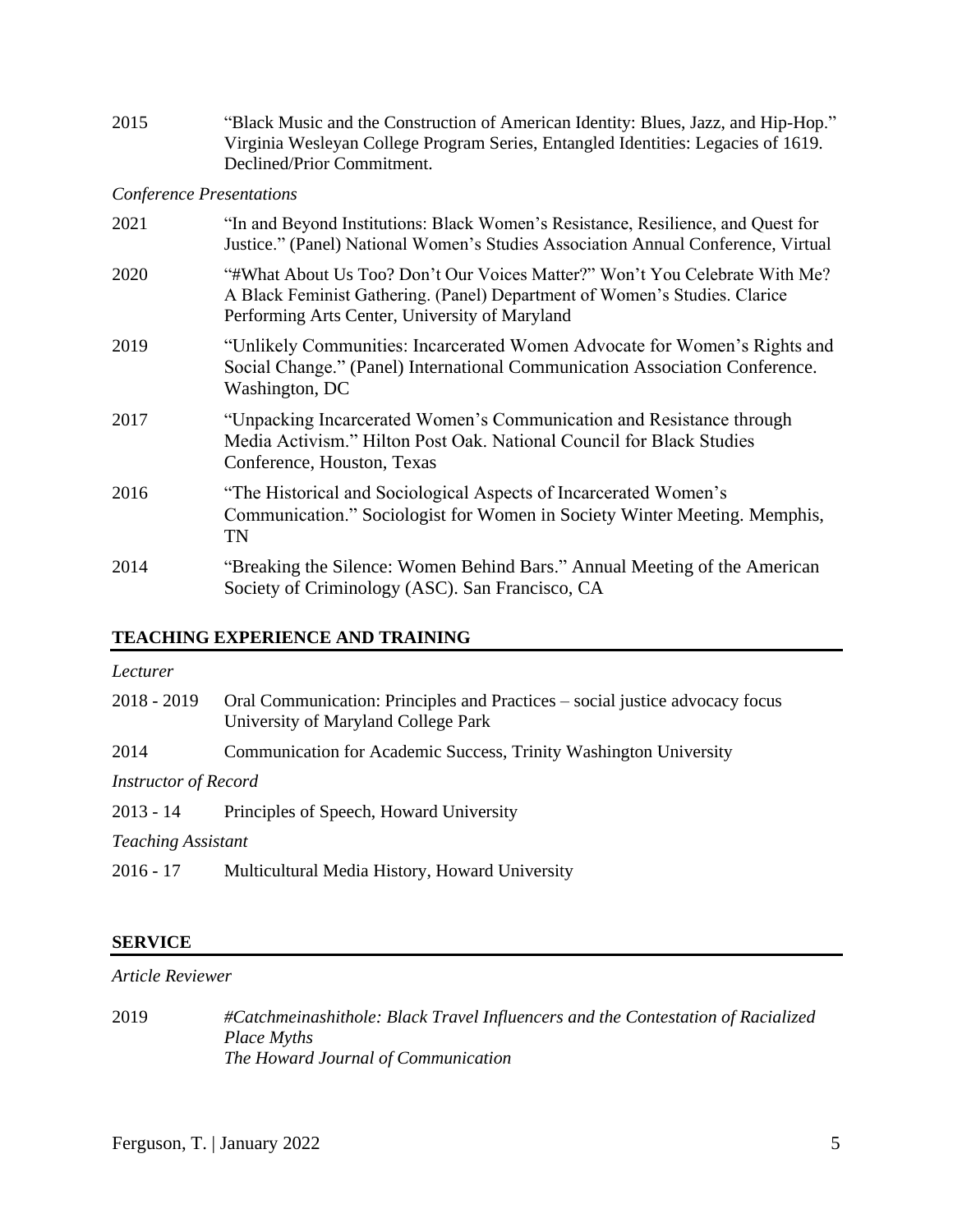#### *University Service*

| 2021                                          | Member, Mock Interview Committee, College of Arts and Humanities, University of<br>Maryland                                                               |
|-----------------------------------------------|-----------------------------------------------------------------------------------------------------------------------------------------------------------|
| <b>Supervision and Mentorship</b><br>Graduate |                                                                                                                                                           |
| 2021                                          | Research Assistants, Carolyn Robbins (Communication Studies) and Renee Scott<br>(Women's Studies), University of Maryland                                 |
| $2020 - 2021$                                 | Colloquium Committee Member, Department of Communication, University of<br>Maryland                                                                       |
| Mentorship<br>Undergraduate<br>$2019 -$       | Emma Kleiner, Astrology & Physics (Class of 2022)<br><b>Terp Talk Showcase Coach</b><br>$\blacksquare$<br>Certificate of Appreciation for Speech Coaching |
| 2019                                          | Michael Igwemezie, Finance & Economics                                                                                                                    |
| 2019                                          | Sierra McCrear, School of Behavioral and Social Sciences                                                                                                  |
| 2018                                          | Mikella Lifebvre-Oatis, Sociology (OCP Peer Mentor)                                                                                                       |

#### **COMMUNITY ENGAGEMENT**

#### *Board Appointment and Committees*

|                   | 2021- Present The Fire Inside Newsletter Strategy Committee, California Coalition for Women<br>Prisoners, Oakland, California                                                                   |
|-------------------|-------------------------------------------------------------------------------------------------------------------------------------------------------------------------------------------------|
| 2006              | Life Skills Workshop Facilitator. Los Padrinos Juvenile Hall, Norwalk, CA                                                                                                                       |
| $2005 - 2008$     | Parent Leadership Committee of LIFETIME, Lobbied California Representatives and<br>Senators at the State Capitol in Sacramento,                                                                 |
| Media Appearances |                                                                                                                                                                                                 |
| 2016              | Interviewed and Quoted. "Trend Toward Social Media Activism in Prisons Gains<br>Steam." Truthout. (https://truthout.org/articles/trend-toward-social-media-activism-<br>in-prisons-gains-steam) |
| 2008              | Interviewed and Quoted. "Avoid These College Money Pitfalls." Career Focus<br>Magazine                                                                                                          |

2006 - 2007 Blogger. "Live Your Dreams." Soroptimist International, Los Angeles, CA

## **PROFESSIONAL AFFILIATIONS**

American Association of University Women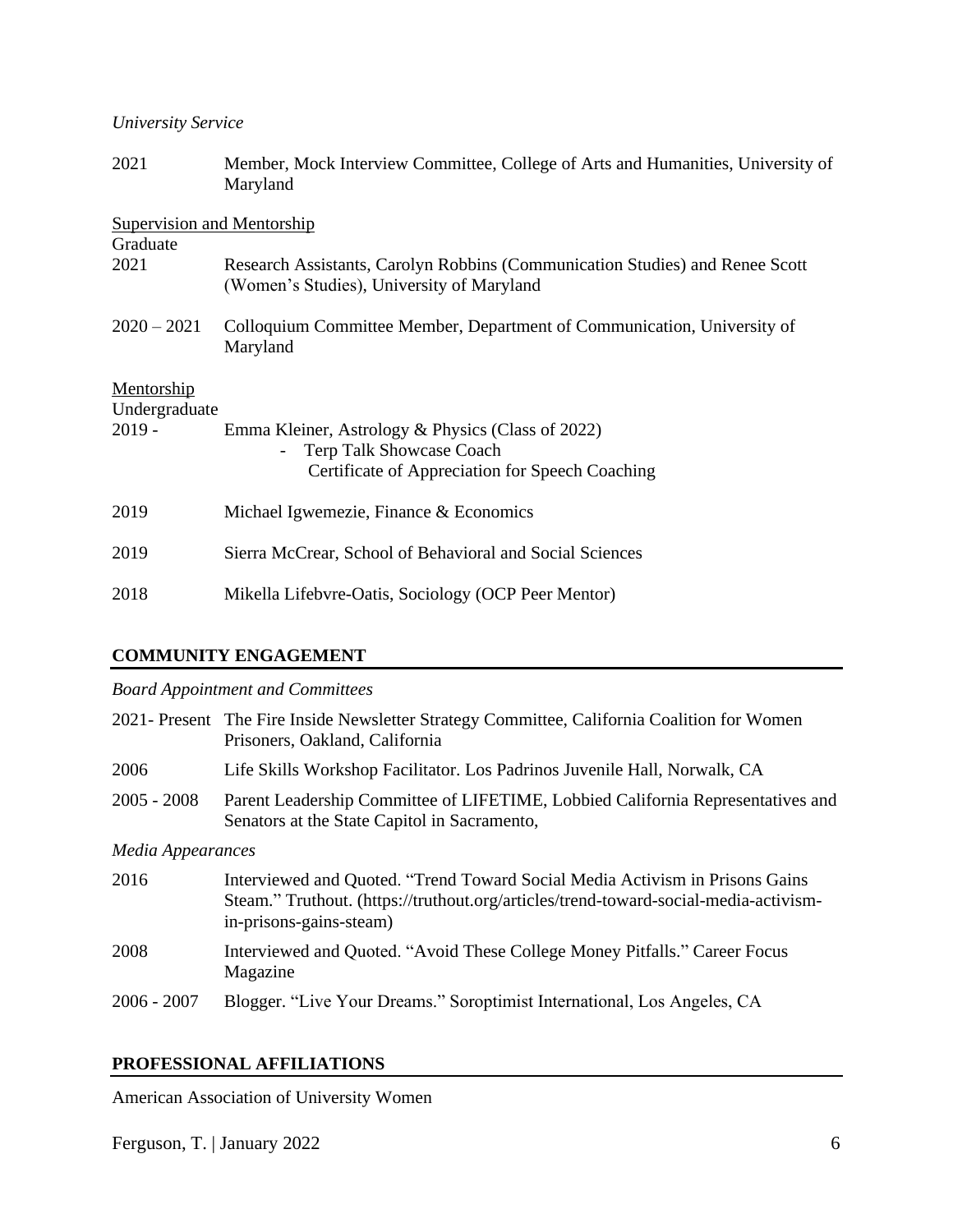National Women's Studies Association [Organization for Research on Women and Communication](http://www.orwac.org/aws/ORWAC/pt/sp/grants_recipients) American Sociological Association Black Women's Studies Association National Communication Association National Center for Faculty Development & Diversity Sociologists for Women in Society The California Coalition for Women Prisoner